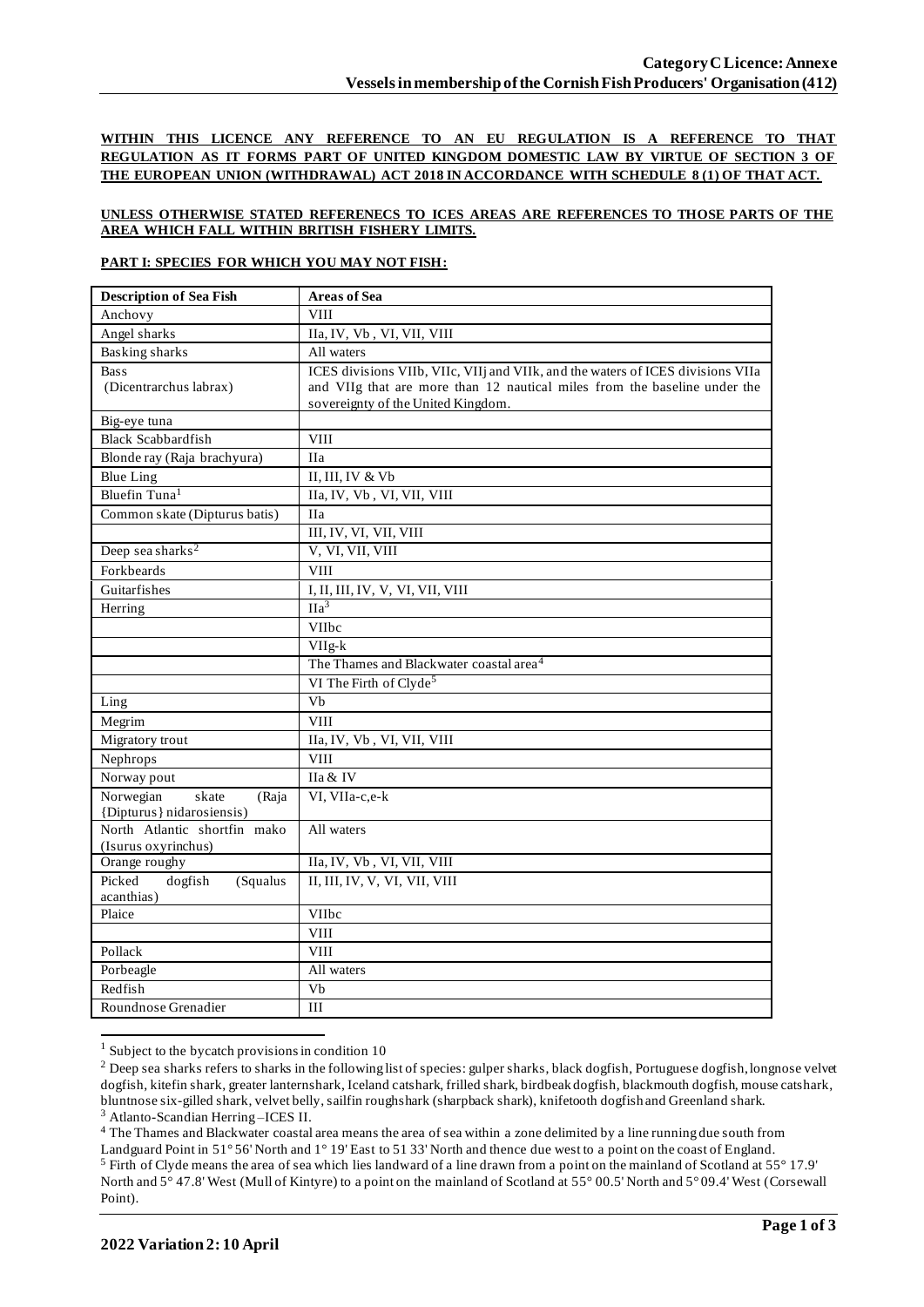## **Category CLicence: Annexe Vessels in membership of the Cornish Fish Producers' Organisation (412)**

| Salmon                                                 | IIa, IV, Vb, VI, VII, VIII                   |  |
|--------------------------------------------------------|----------------------------------------------|--|
| Sandeels                                               | Scottish Inshore Waters <sup>6</sup>         |  |
| <b>Skates and Rays</b>                                 | <b>VIII</b>                                  |  |
| Small-eyed<br>(Raja<br>ray<br>microocellata)           | IIa, IV, VIa, VIb, VIIa-c, VIIe and VIIh-k   |  |
| lanternshark<br><b>Smooth</b><br>(Etmopterus pusillus) | IIa, IV                                      |  |
|                                                        | I, V, VI, VII, VIII                          |  |
| Sole                                                   | <b>VIIbc</b>                                 |  |
|                                                        | <b>VIII</b>                                  |  |
| Starry Ray (Amblyraja radiata)                         | IIa, IIIa, IV, VIId                          |  |
| Thornback ray (Raja clavata)                           | <b>IIIa</b>                                  |  |
| Tope shark (Galeorhinus galeus)                        | When taken with longlines in IIa, IV; and in |  |
|                                                        | I, V, VI, VII, VIII                          |  |
| Undulate Ray (Raja undulata)                           | VI                                           |  |
| White sharks                                           | IIa, IV, Vb, VI, VII, VIII                   |  |
| White Skate (Rostroraja alba)                          | VI, VII, VIII                                |  |
| Whiting                                                | <b>VIII</b>                                  |  |

# **SPECIES FOR WHICH YOU MAY NOT FISH CONTINUED**

| <b>SPECIES</b>         | <b>SEA AREAS</b>                                                              |
|------------------------|-------------------------------------------------------------------------------|
| Boarfish (Capros aper) | VI, VII, VIII                                                                 |
| Mackerel               | IVa Flexibility box <sup>7</sup> (Seasonal closure 15th February – 31st July) |

### DEEP SEA

| DEEL SEA            |             |  |
|---------------------|-------------|--|
| <b>Blue Ling</b>    | IIa & IV    |  |
| Roundnose Grenadier | <b>VIII</b> |  |

### **PART II: QUOTA LIMITATIONS OF TAC STOCKS**

#### **LICENCE HOLDERS ARE REMINDED THAT QUOTA LIMITS ARE IN LIVE WEIGHT.**

For the conversion factors that apply see the bottom of this Annexe.

| <b>TAC SPECIES</b>                  | <b>SEA AREA</b>       | OUOTA LIMIT/ MONTH<br><b>(UNLESS OTHERWISE</b><br><b>STATED</b> ) |
|-------------------------------------|-----------------------|-------------------------------------------------------------------|
| Greater Silver Smelt                | IIa, IV               | 0.1 tonnes per trip                                               |
| $L$ ing                             | Ha                    | 0.1 tonnes per trip                                               |
| Tusk                                | Ha                    | 0.1 tonnes per trip                                               |
| Small-eyed ray (Raja microocellata) | $VIIf-g$              | 1.5 tonnes                                                        |
|                                     |                       |                                                                   |
| <b>DEEP-SEA SPECIES</b>             | <b>SEA AREA</b>       |                                                                   |
| Alfonsinos                          | IV, Vb, VI, VII, VIII |                                                                   |
| Black scabbardfish                  | IIa, IV, Vb, VI, VII  |                                                                   |

<sup>&</sup>lt;sup>6</sup> "Scottish inshore waters" means the sea adjacent to the coast of Scotland and to the landward of a limit of 6 nautical miles from the baseline from which the territorial sea is measured, up to the mean high water mark of ordinary spring tides.

 $^7$  Mackerel caught in ICES Division IVa in the periods between 1 August and 15 February shall be recorded against the Western mackerel quota. All other catches of mackerel in ICES Division IVa shall be recorded against the North Sea mackerel quota and shall be subject to any quota limitations set out at **Part II** of this **Annex**.